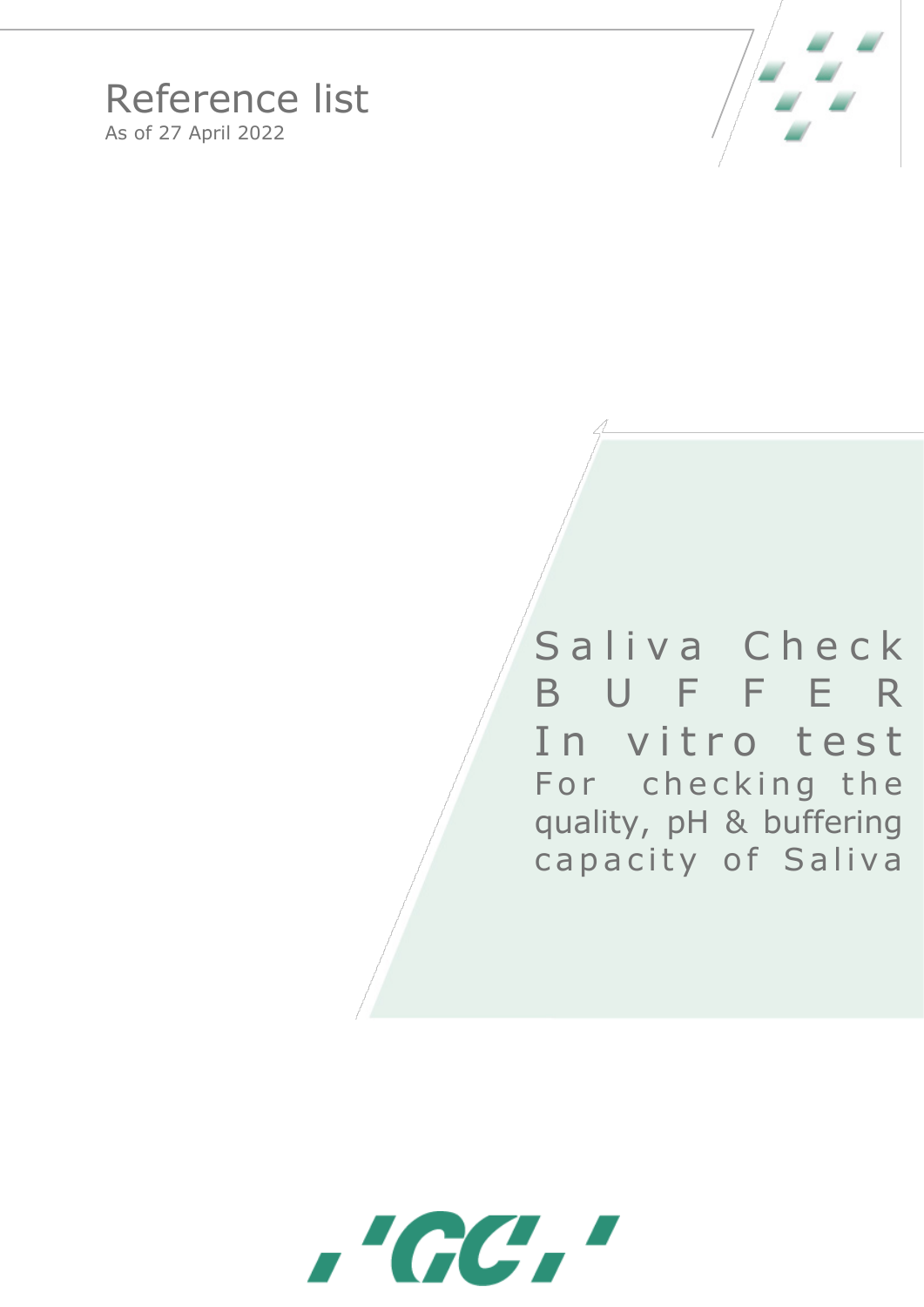## Saliva Check BUFFER In vitro test for checking the quality, pH and buffering capacity of saliva

- 1. Saliva testing Good practice, good sense! C. Coulter, LJ Walsh. NZDA NEWS, Vol. 129, April 2006 *(Extract from the manual Saliva testing: Good practice, good sense by LJ Walsh, published by GC Asia 2002.)*
- 2. PCR Quantification of S. mutans in an intra-oral demineralization model. M. Colligan, L. Du-Thumm, M. Fernando de Andrade Siliva and C.C. Pinheiro. Abstract 3256 - IADR, March 2005, Baltimore, Maryland, USA.
- 3. The association between salivary buffering capacity and caries prevalence in young children from Buharest's schools. SL Dr.Dumitrache Michela Adina. Published in 2008.
- 4. Assessment of saliva pH after ingestion of soft drinks by different methods. G. Pasini, M. Casini, A. Merlone\*, E.M. Polizzi. Poster awarded as the best on the Research Section at I Expo di Autunno delle Universita' Lombarde in collaborazione con il Collegio dei Docenti di Odontoiatria, 30/11 - 1/12/2007.
- 5. Variations in salivary caries protective functions in healthy individuals. M. Kim, A. Chan, J. Aleksejuniene and C. Clark. Abstract 1039 - IADR, March 2007, New Orleans, USA.
- 6. Standardization effect on reliability of salivary measurements a methodological study. J. Aleksejuniene, M. Kim, A. Chan and C. Clark. Abstract 1108 – IADR, March 2007, New Orleans USA.
- 7. Clinical aspects of salivary biology for the dental clinician. L.J. Walsh. Clinical, July 2007.
- 8. Effect of CCP-ACP on oral health of cerebral palsy children. Z. Aytepe, E.B. Tuna, D. Oner Ozdas and E. Yamac. Abstract 3343 – IADR, 2008, Toronto, Canada.
- 9. Early childhood caries A review. S. Misra, J.F. Tahmassebi and M. Brosnan. Dental Update, November 2007, p.556-564
- $10.$  Protocol for the prevention and management of root caries. T. Donovan. Journal Compilation 2008, Vol.20, N°6, 2008.
- $11.$  Oral cavity risk assessment of a child with progressive dystrophic myopathy. M. Rashkova, E. Karageorgi.
- 12. Effects of methamphetamine on salivary characteristics: a pilot study. J. Flanigan, M. Smith, M. Cunningham-Ford, S. Guzman-Armstrong and T.A. Marshall. Abstract 2064 – IADR 2009 Miami, USA
- $13$ . An in vivo investigation of associations between saliva properties, caries prevalence and potential lesion activity in an adult UK population. S. Varma, A. Banerjee, D. Bartlett. Journal of dentistry 36(2008) 294–299
- $14.$  Analysis of the caries risk assessment method. I. Maldupa, A. Brinkmane and A. Mihailova. Abstract 178 – IADR 2010, Barcelona, Spain
- $15.$  Prevalence of xerostomia and salivary gland hypofunction in nursing homes. M. Silva, E. Milford, M. Hopcraft, A. Bhide, R. Easaw, J. Jiang, N.H. Lim, D. Pinto, K. Supasiti, K. Xie and M. Morgan. Abstract 550 – IADR 2010, Barcelona, Spain
- 16. Comparison of saliva buffering capacity by commercial (colorimetric) and conservative tests. D. Oner Ozdas, E. Yamac Yilmaz, G. Aren and Z. Aytepe. Abstract 4271 – IADR 2010, Barcelona, Spain



Literature Saliva Check Buffer Status 12/05/2022 Page 2/3